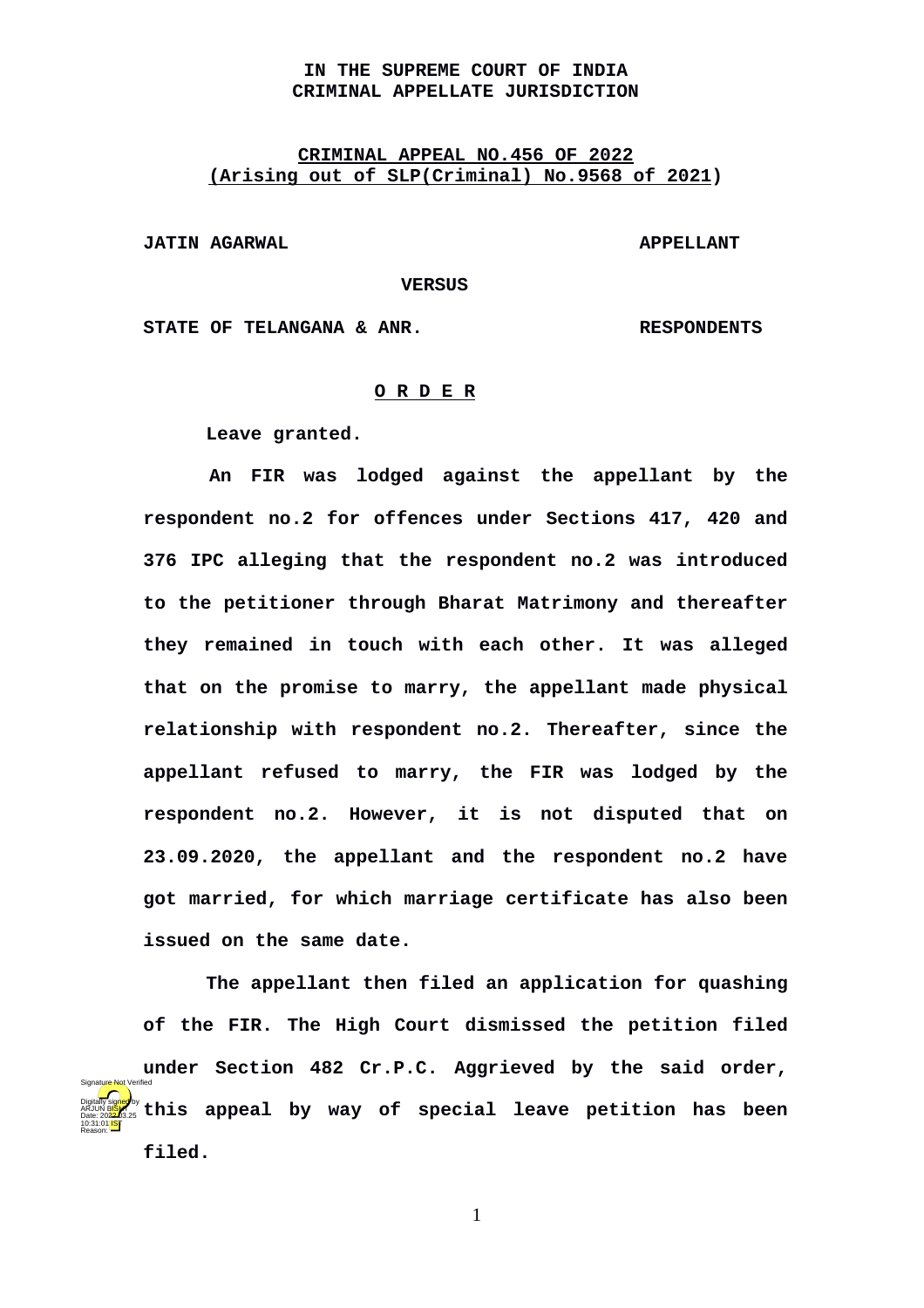**On earlier occasion, this Court directed the respondent no.2 to be present through video-conferencing. Today, respondent no.2, namely, Ms. T. Harshini appeared through video-conferencing, who has been duly identified by Mr. Saivamshi V., leaned counsel. Respondent no.2 has made a statement that it is correct that she is now married to the appellant and leading a happy married life and has also made a statement that she does not wish to press the FIR lodged against the appellant.**

**Considering the aforesaid facts and keeping in view that the respondent no.2/complainant has herself made a statement before us that she has married the appellant and now living happily, we exercise our powers under Article 142 of the Constitution of India and to do complete justice in the matter, we quash the FIR dated 16.08.2020 lodged by the respondent no.2 against the appellant under Sections 417, 420 and 376 IPC.**

**The appeal stands allowed accordingly.**

**...................J. (VINEET SARAN)**

**...................J. (J.K. MAHESHWARI)**

**New Delhi; MARCH 21, 2022**